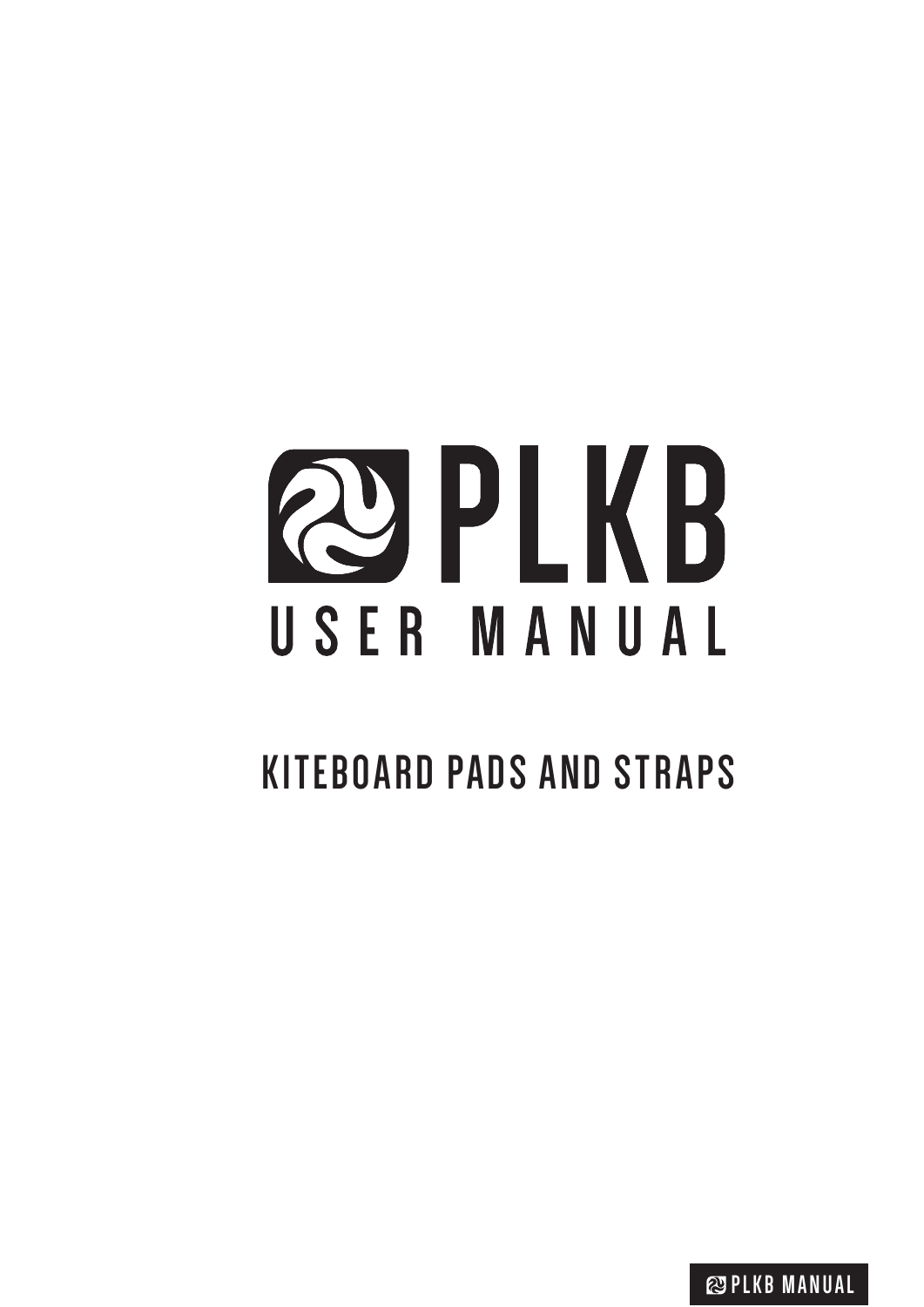# **ASSEMBLING STRAPS**

Follow the intructions from this manual to assemble your footstraps.

PLKB TRX Pro Combo pack (Pads/Straps) V2 grey PL100200110 | EAN8720088616987



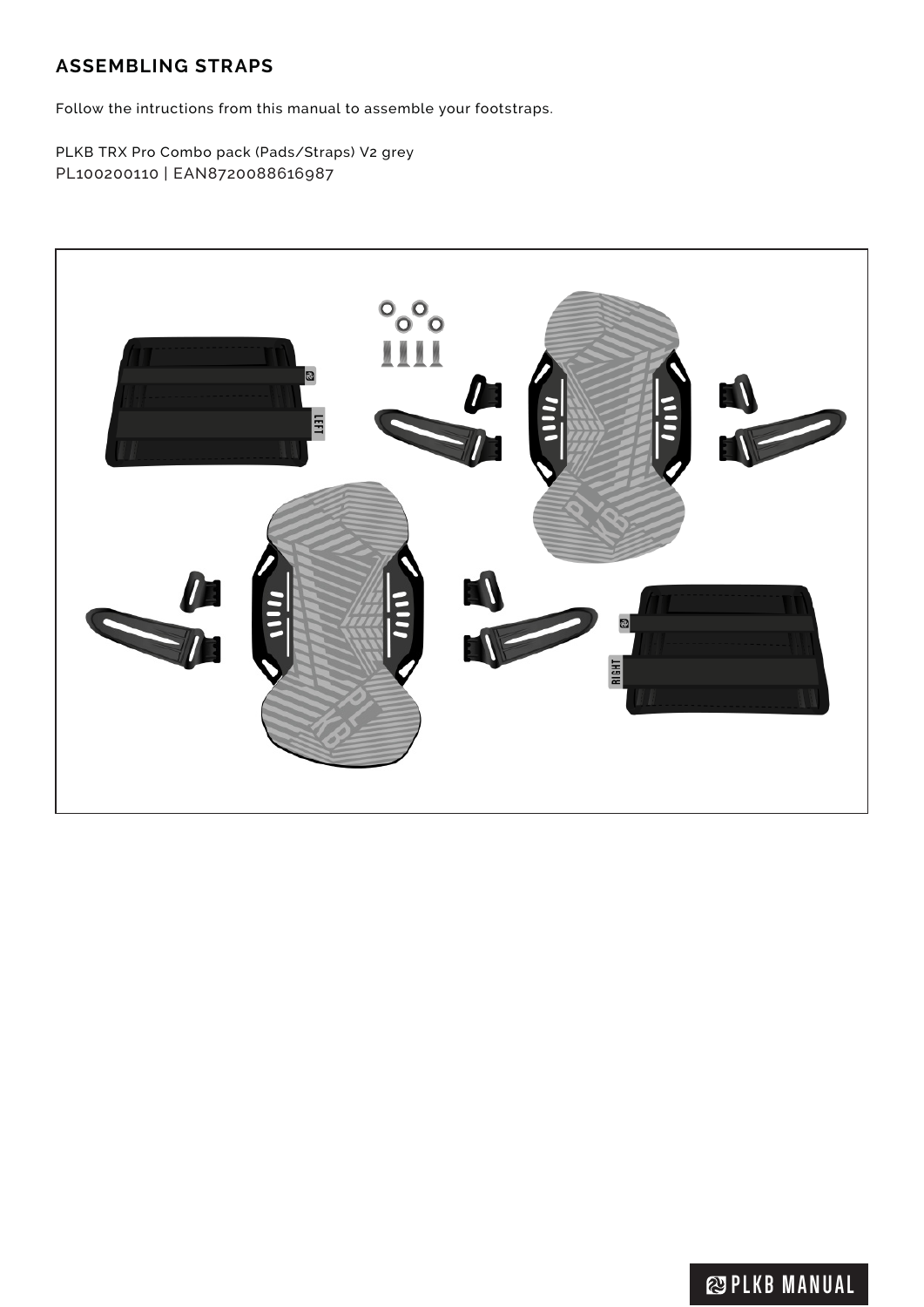#### **STEP 1 - ASSEMBLING THE PLASTIC PARTS**

Push the plastic parts through the slot in the base plate. Make sure that the flat surface is outside and they face forward.



#### **NOTE: TUNING PADS AND STRAPS POSITION**

First, at this point, you can choose to position the plastic parts more towards the heel side or towards the toe side of the pads. The location of the plastic parts are based on the shape and size of your feet. Your toes need to pass the 3D edge on the pad to have more grip. The center setting is standard.

Second, when you finished the assembly, you can choose the position of the pads on your board. If you move your pads more towards the heel side of your board, you will get more grip on the rail of your board. However it's then more difficult to ride toe side. Too much to the heel side of your board, means that the water can hit the pads while riding.

Thirdly, You can make your straps smaller and bigger by making both velcro straps smaller or bigger. You can also adjust it towards more pressure on your toes or the top of your foot. And the location of the strap by adjusting the velcro straps seperately.



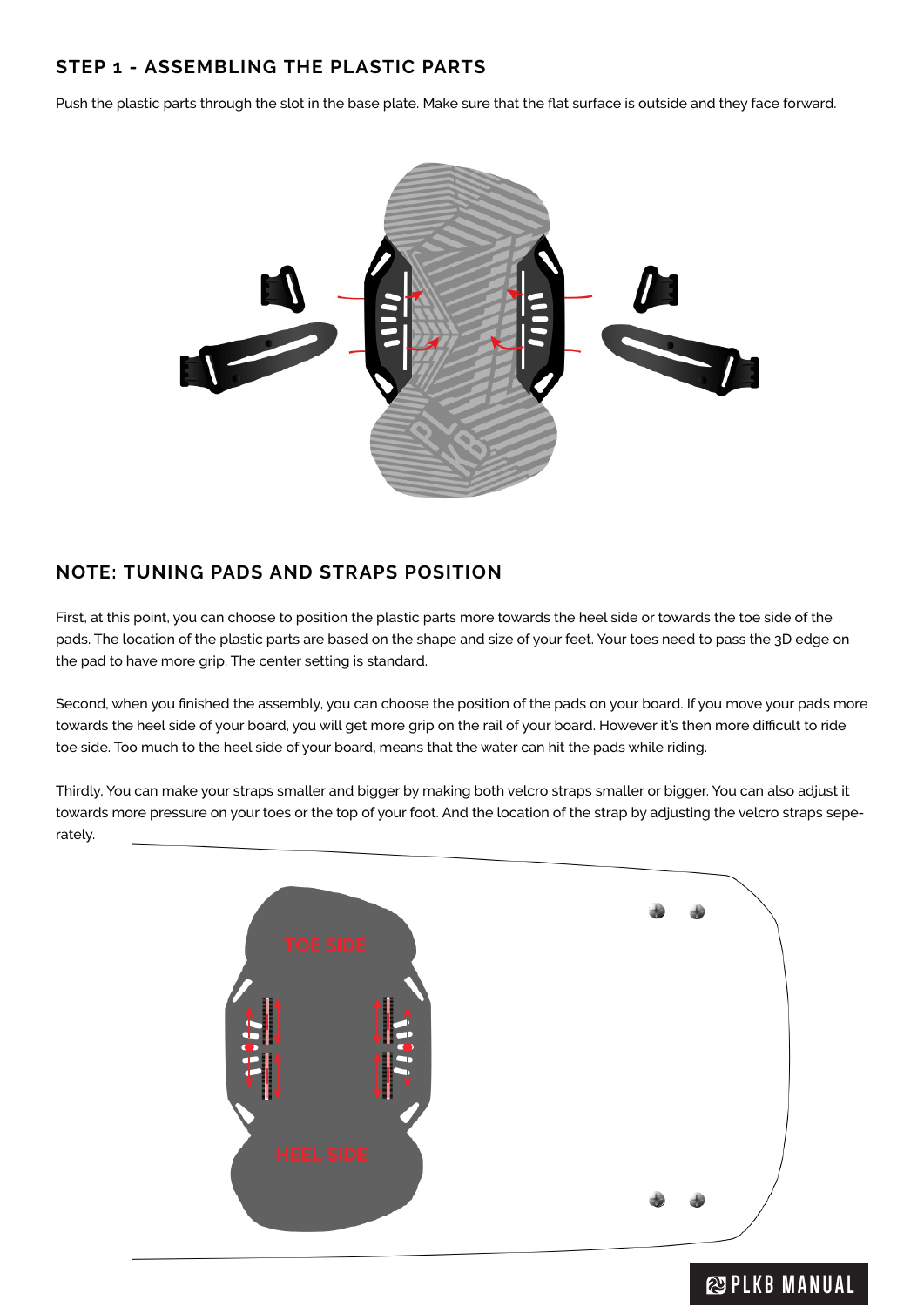## **STEP 2 - ATTACHING THE STRAP**

Push the Velcro straps from the inner Velcro through the slot in the plastic parts



### **STEP 3 - FIXATING PLASTIC PART**

Push the long plastic part into the strap pocket. Pull on the velcro strap and tighten the strap to the plastic part. Fixate the velcro strap.